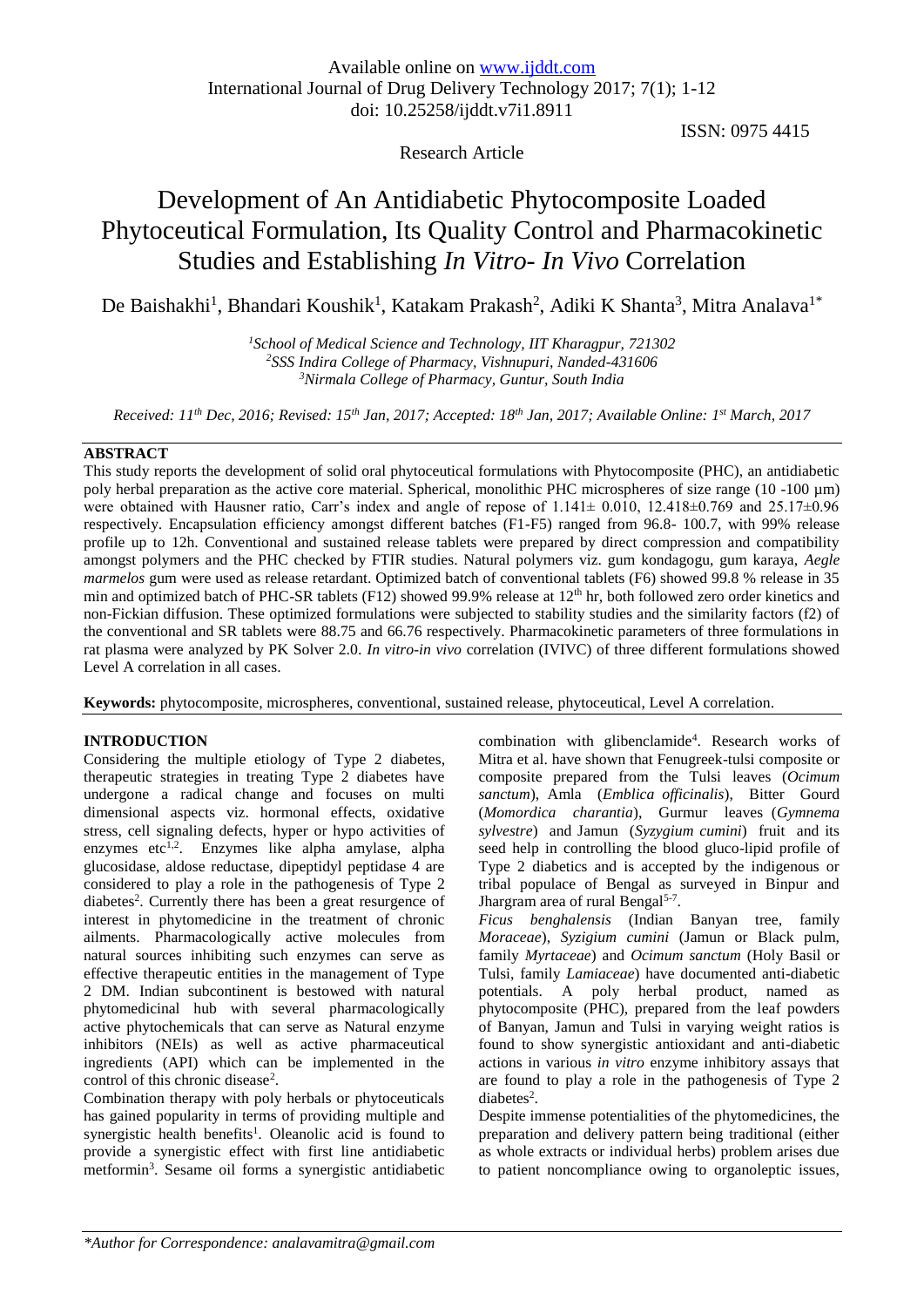proper dosing, stability problems and microbial contamination on storage, side effects due to improper processing of herbal extracts, variant ADME profile of the phytochemicals resulting in bioavailability problems etc. The ultimate result is the suppression of immense potentiality of herbal medicines<sup>8</sup>. If such herbal preparations can be developed into definite formulations, the associated problems can be eliminated. This study aims to develop PHC solid dosage formulations, their quality evaluations, pharmacokinetic studies and establishing *in vitro- in vivo* correlation (IVIVC). IVIVC can serve the purpose of bio waivers that can waive the need for expensive human trials and hence a suitable substitute for bioequivalence studies<sup>9</sup>.

# **MATERIALS AND INSTRUMENTS**

# *Chemicals*

Microcrystalline cellulose, Starch, Talc, Magnesium stearate, Polyvinyl pyrrolidone, Chitosan, Lactose, Colloidal silica, Mannitol; Hydroxyl Propyl Methyl Cellulose, Ethyl cellulose, Acetone, n-Hexane, Paraffin, Ethanol. All chemicals and reagents used were either of analytical or HPLC grade and were purchased from either Sigma (India) or Merck (India).

# *Instruments*

Electronic balance (Shimadzu BL-220H, Japan); Bulk density apparatus (Indo lab VTAP/MATIC-II, India); Standard sieve 30# (Jayant scientific, India); Hot air oven (Chemi Equipments, India); Tablet compression machine (Cadmach, Ahmadabad, India); Friability apparatus (Veego scientific VFT-DV, India); Hardness tester (Monsanto, India); Vernier caliper (Indolab, MITUTOYO, Japan); USP Type I tablet dissolution apparatus (LABINDIA DS 8000); Infrared spectroscopy (Thermo Nicolet Nexus 870)

# *Preparation of PHC*

Fresh leaves of *Ficus benghalensis* (Banyan, Voucher Specimen: IITKGP/HB/2014/J1), *Syzigium cumini* (Jamun, Voucher Specimen: IITKGP/HB/2014/J2) and *Ocimum sanctum* (Tulsi, Voucher Specimen: IITKGP/HB/2014/J3) were collected from natural and man-made forest areas of IIT Kharagpur and adjoining areas like Balarampur, Gopali and Prembazar and authenticated. After proper washing in tap water, sun drying, dried leaves were grinded in electrical grinder (Bajaj GX 11) and stored in air tight amber colored plastic containers with proper labeling until use. For the preparation of the PHC, leaf powders of Banyan, Jamun and Tulsi were mixed in weight ratios (1:1:2) and subjected to 6h dynamic followed by 18h static cold maceration at  $20 \pm 5$ °C for consecutive three days using hydroethanolic solvent (50:50). The extraction process parameters (solvent ratio and temperature) and ratios of phytocomposite were optimized by Response Surface Methodology (RSM). PHC exhibited maximum synergism in terms of poly phenol content, antidiabetic and antioxidant effect in different *in vitro* enzyme inhibitory assays<sup>2</sup>.

*Chemo profiling and characterization of PHC*

PHC is a poly herbal formulation with antidiabetic and antioxidant effect, indicating the presence of some pharmacologically active molecules. Basing on MALDI-TOF spectrum (Figure 1) of the PHC and quantitative HPLC analysis (Table 1) the identified molecules in PHC include the presence of Lupeol, Eugenol, Ursolic Acid and Rutin which have been identified by comparing the retention times with authenticated standards and further characterized spectroscopically. Research results have recognized Eugenol and Rutin as potent pharmacologically active phytochemical in PHC in terms of antidiabetic potentials. So, they are considered as marker compounds of PHC.

#### *Pre formulation studies*

Pre formulation is defined as the phase of research and development process where physical, chemical and mechanical properties of a new drug substance or chemical entities are characterized alone and when combined with excipients in order to develop stable, safe and effective dosage form. A thorough understanding of physicochemical properties may ultimately provide a rationale for formulation design or support the need for molecular modification or merely confirm that there are no significant barriers to the compound development $10-12$ .

#### *Polymer- PHC compatibility studies*

Compatibility amongst PHC and the polymers to be used in the formulations were studied by FTIR analysis (Figure 2). An IR spectrum of PHC and properly blended mixtures of PHC with the polymers used were recorded in FTIR spectrophotometer in the scanning range of 500 to  $4000 \text{ cm}^{-1}$  with a resolution of 4 cm<sup>-1</sup>. The basic purpose was to observe any changes in the spectrum pattern of the PHC due to polymers and thus identify the chances of any chemical interactions.

# *Preparation of PHC formulations*

Three different types of PHC formulations have been prepared: microspheres, conventional and controlled release tablets.

#### *PHC Microspheres*

Microspheres containing PHC as the core material was prepared by non aqueous solvent evaporation method with slight modifications of literature methods<sup>13</sup>. PHC and the polymers (Ethyl cellulose- EC, Chitosan –CH and Hydroxyl Propyl Methyl Cellulose or HPMC) were mixed with acetone in varying ratios, added to liquid paraffin and subjected to mechanical stirring for 8hr at 1500 rpm. After evaporating the solvent, microspheres were filtered, washed repeatedly with n-hexane to remove all traces of oil and dried at room temperature and stored in sterile containers.

The percent yield of the prepared microspheres were calculated using the formula

% yield=  $[(wt. of microspheres)/(wt of polymer + PHC)]$ X 100

#### *Conventional PHC tablets (C- PHC)*

C- PHC tablets were prepared by direct compression using single punch tablet machines (Cad mach, Ahmadabad, India) with modifications of the literature methodologies<sup>10-12,14,15</sup>. In direct compression, steps involved include milling of PHC and the excipients,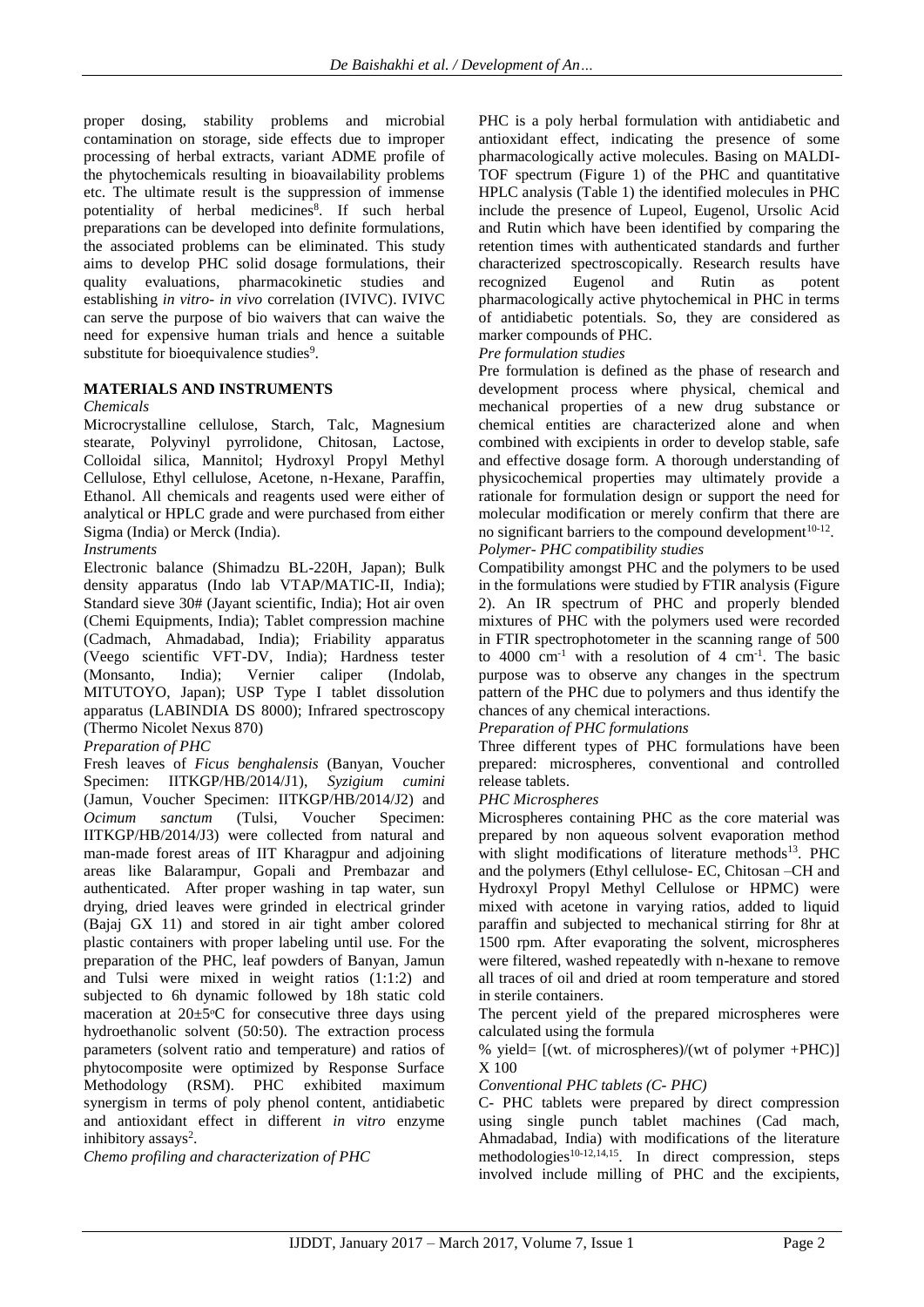mixing of PHC with the excipients and finally compression into tablets. Basing on the prepared formula (Table 2) all ingredients were accurately weighed and sieved through #60 standard sieve. In order to mix the ingredients thoroughly, the drug and all the excipients were mixed geometrically in a mortar and pestle for 15 min and blended again thoroughly in a polythene bag. Tablets were compressed on a single punch tablet machine (Cad mach, Ahmadabad, India) using 10 mm punches. Hardness of the tablets was maintained about 4-  $5 \text{ kg/cm}^2$ .

### *Sustained release PHC tablets (SR- PHC)*

Direct compression method was employed to prepare the tablets of natural polymers in different PHC to polymer ratios as per the composition given in Table 3. This method involves (i) Milling of drug and excipients, ii) Mixing of drug and excipients; and (iii) Tablet compression. All the ingredients were accurately weighed and sieved through #60 standard sieves. In order to mix the ingredients thoroughly, PHC and all the excipients were mixed geometrically in a mortar and pestle for 15 min and blended again thoroughly in a polythene bag. Tablets were compressed on a single punch tablet machine (Cad mach, Ahmadabad, India) using 8 mm punches. Hardness of the tablets was maintained about 4- 5 kg/cm<sup>2</sup> 10-12,14,15 .

### *Micro meritic properties of pre compression evaluation of powder blend*

PHC and polymer powder blends of different combinations for the purpose of tabletting were evaluated for flow properties by measuring Angle of Repose (fixed funnel method); Bulk Density (BD) and Tapped Bulk Density (TBD) by Cylinder method; Carr's Compressibility Index using the equation: Carr's Compressibility Index (%) **=** [(TBD-BD)/ TBD] x100; and Hausner's ratio was determined by the equation**:**  Hausner's Ratio **=** TBD/ LBD (Table 4)**.** Hausner's ratio less than 1.25 indicates good flow while greater than 1.5 indicates poor flow using standard procedures. The values obtained after testing are compared with the standard values and inferences were drawn<sup>10-12</sup>.

#### *Quality evaluations of PHC formulations PHC microspheres*

Morphological characterizations of the microspheres (both empty and PHC loaded) were done by Scanning Electron Microscopy (SEM, Merlin) (Figure 3). The samples for SEM analysis were prepared by sprinkling the microspheres on one side of adhesive stub. Then the microspheres were coated with gold (100Å) before microscopy under a reduced pressure of 0.001 torr.

*Size distribution and Wall thickness of the microspheres* For size distribution of PHC microspheres, different batches prepared were separated by sieving method and the amounts retained on different sieves were weighed.

Theoretical mean wall thickness of the microspheres were determined by the equation below

$$
h = \frac{\bar{r}(1 - P)d_1}{3[Pd_2 + (1 - P)d_1]}
$$

where, h = wall thickness ( $\mu$ m); r = mean radius of microspheres ( $\mu$ m);  $d_1$  = density of core material ( $g/cm^3$ );  $d_2$  = density of coat material (g/cm<sup>3</sup>) and P = proportion of medicament in the microspheres<sup>16</sup>.

*Microencapsulation efficiency*

The loaded core material is PHC whose chemo profiling has shown the presence of some pharmacologically active compounds<sup>2</sup>. About 50 mg of accurately weighed PHC loaded microspheres were powdered and analyzed for rutin content (one amongst the pharmacologically active compounds in PHC) spectrophotometrically at 359 nm  $(Table 5)^{17}$ .

*Post-compression physicochemical evaluation of PHC tablets*

The C -PHC and SR- PHC tablets thus prepared were evaluated for hardness using Monsanto hardness tester; friability was determined using Roche Friabilator; the thickness and diameter of the tablets were determined using Vernier calipers; weight variation test was carried out as per official methods with the specification limit that not more than two of the individual weight deviates from the average weight by 10 % and none should deviate by more than twice that percentage (Table  $6)^{18,19}$ .

*In vitro PHC release studies from the formulations*

*In vitro* releases of PHC from the formulations (microspheres, conventional and SR tablets) have been studied in USP Type I tablet dissolution apparatus (LABINDIA DS 8000) at 37ºC, 100 rpm, using phosphate buffer media. About 50 mg of PHC loaded formulations were placed in the dissolution medium, 5 ml of samples were withdrawn at definitive time intervals and replaced with fresh dissolution media and analyzed for Rutin content (one amongst the pharmacologically active compounds in PHC). Briefly, 5ml of samples were withdrawn at different time intervals and replaced with same volume of the disso media, filtered through Whatmann filter paper No.41; net 0.5 ml of this solution diluted to 10 ml with methanol and observed in UV at 359 nm (Figure  $4)^{17}$ .

The concentrations of PHC in the samples were obtained from the regression equation of the calibration curve. Same procedure was followed for conventional and SR tablets.

From the drug release data, the permeability coefficient (Pm) for various microspheres was calculated using the equation as described below:

$$
P_m = \frac{K_{app} \cdot V \cdot H}{A \cdot C_s}
$$

where Pm = permeability coefficient (cm<sup>2</sup>/min),  $K_{app}$  = apparent dissolution rate constant calculated as mg/min from, the slope of the early linear portion,  $V =$  volume of dissolution medium (cm<sup>3</sup>),  $H =$  wall thickness of microspheres (cm),  $A = \text{surface area of the microspheres}$  $(cm<sup>2</sup>)$  and  $Cs =$  solubility of the core in the dissolution medium (mg) (Table  $7)^{20}$ .

In order to understand the kinetics and mechanism of release of PHC from the formulations, the results of the *in vitro* release studies were fitted to various kinetic equations like zero order (cumulative percent drug release *vs.* time); first order (log cumulative percent drug retained *vs.* time); Higuchi (cumulative percent released *vs.* √time); Peppas (log of cumulative percent drug release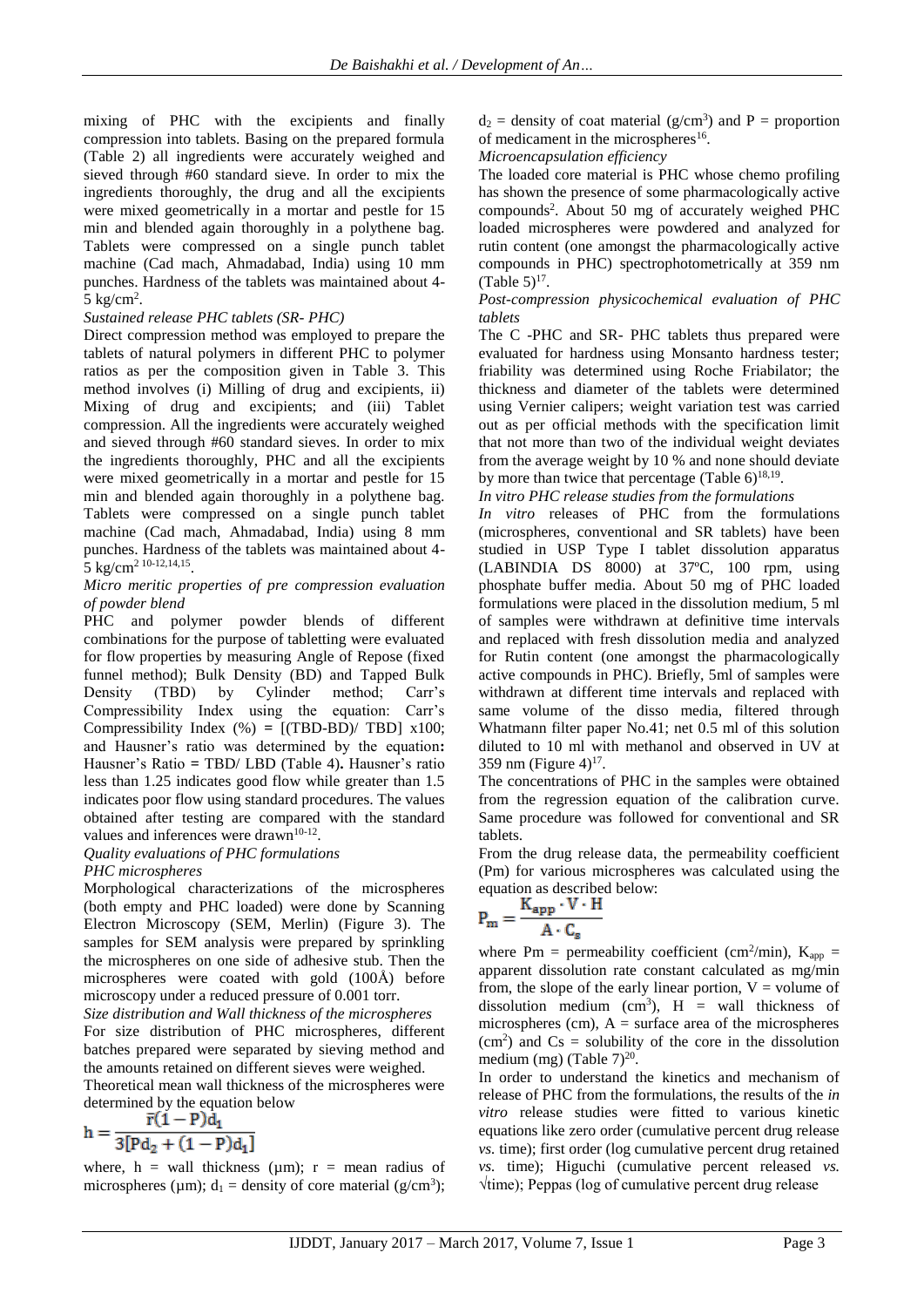| I able 1. The LC memor vanitation parameters of the active compounds. |                             |                             |                          |                           |  |  |  |  |  |
|-----------------------------------------------------------------------|-----------------------------|-----------------------------|--------------------------|---------------------------|--|--|--|--|--|
|                                                                       | Lupeol                      | Rutin                       | Eugenol                  | Ursolic acid              |  |  |  |  |  |
| Retention time                                                        | $16 \text{ min}$            | 39 min                      | 14.62 min                | $6.5 \text{ min}$         |  |  |  |  |  |
| Method validation parameters                                          |                             |                             |                          |                           |  |  |  |  |  |
| Linearity                                                             | $10-160\mu\text{g/ml}$      | $0.1 - 0.5 \mu g/ml$        | $0.4 - 10\mu\text{g/ml}$ | $20-100\mu\text{g/ml}$    |  |  |  |  |  |
| Specificity                                                           | No interferences b          | No interferences b          | No interferences b       | No interferences b        |  |  |  |  |  |
| Sensitivity                                                           |                             |                             |                          |                           |  |  |  |  |  |
| (LOD,<br>Limit of<br>detection                                        | 0.39                        | 0.49                        | 0.05                     | 0.41                      |  |  |  |  |  |
| $\mu g/ml$ )                                                          | 0.97                        | 0.98                        | 0.27                     | 1.27                      |  |  |  |  |  |
| Limit of quantitation (LOQ,                                           |                             |                             |                          |                           |  |  |  |  |  |
| $\mu$ g/ml)                                                           |                             |                             |                          |                           |  |  |  |  |  |
| Precision <sup>a</sup>                                                |                             |                             |                          |                           |  |  |  |  |  |
| Inter day                                                             | 0.2 <sup>a</sup>            | 1.6 <sup>a</sup>            | 1.08 <sup>a</sup>        | $0.25^{\rm a}$            |  |  |  |  |  |
| Intraday                                                              | 0.3 <sup>a</sup>            | 1.1 <sup>a</sup>            | $0.03^{\rm a}$           | 0.31 <sup>a</sup>         |  |  |  |  |  |
| Repeatability <sup>a</sup>                                            | 0.31 <sup>a</sup>           | 0.21 <sup>a</sup>           | 0.59 <sup>a</sup>        | 0.29 <sup>a</sup>         |  |  |  |  |  |
| Ruggedness <sup>a</sup>                                               | 0.31 <sup>a</sup>           | 0.27 <sup>a</sup>           | 0.33 <sup>a</sup>        | 0.33 <sup>a</sup>         |  |  |  |  |  |
| Accuracy, (80,100,120)%                                               | 96-101 $(0.3)^a$            | $101.1 - 103.4$ $(0.3)^{a}$ | 99-103 $(0.3)^a$         | $100.2(0.3)$ <sup>a</sup> |  |  |  |  |  |
| Robustness,<br>(Flow rate,                                            | $0.18a$ (1.4)               | $1.7^{\mathrm{a}}(1.4)$     | $0.2a$ (1.4)             | $0.2a$ (1.4)              |  |  |  |  |  |
| $mL/min$ .                                                            | $0.21$ <sup>a</sup> $(1.6)$ | $1.7^{\text{a}}(1.6)$       | $0.4^{\text{a}}(1.6)$    | $0.2a$ (1.6)              |  |  |  |  |  |
| mobile phase ratio)                                                   |                             |                             |                          |                           |  |  |  |  |  |

Table 1: HPLC method validation parameters of the active compounds.

<sup>a</sup>Percentage relative standard deviation (%RSD), <sup>b</sup>Specific nature of method where no interferences suggests the specificity of the method. The values of all parameters are found to lie within the recommended limits.





*vs.* log time). The kinetic model that best fits the dissolution data were evaluated by comparing the regression coefficient values (r) obtained in various models. The N values (release exponent) in Peppas model were used to characterize different release mechanisms, where values of  $n=0.5$  indicates Fickian diffusion, values between  $0.5-1.0$  is for non-Fickian diffusion and n=1 indicates zero order (Table 8-9) $^{21-25}$ .

# *Comparison of dissolution data*

The dissolution profiles were further analyzed by difference factor (f1) and similarity factor (f2). Difference factor (f1) is the percentage difference between two curves at each point and is a measurement of the relative error between the two curves. The similarity factor (f2) is a logarithmic reciprocal square root transformation of the sum of squared error and is a measurement of the similarity in the percent dissolution between the two curves<sup>22,25</sup>. The following equations were used to calculate f1 and f2 values:

$$
f_1 = \frac{\sum_{t=1}^{n} |R_t - T_t|}{\sum_{t=1}^{n} R_t} X 100
$$
  
\n
$$
f_2 = 50 \text{ X} \log\{ [1 + (1/n)\sum_{t=1}^{n} (R_t - T_t)^2]^{-0.5} X 100 \}
$$
  
\nwhere 'n' is the number of points,  $R_t$  is the dissolution  
\nvalue of the reference product at time t and  $T_t$  is the  
\ndissolution value for the test product at time t. For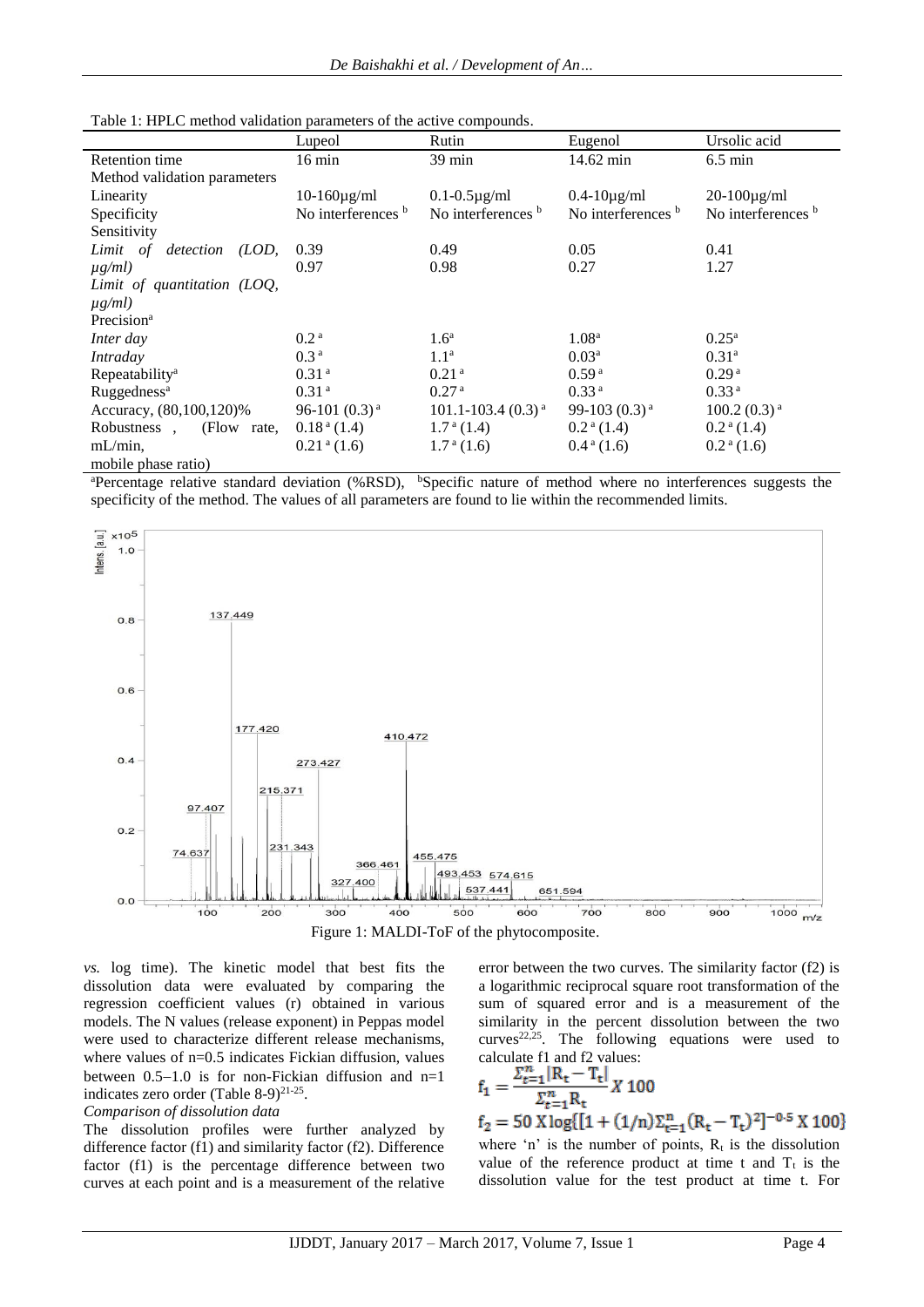dissolution curves to be considered similar, f1 should be close to zero and f2 should be close to 100. Generally, f1 value ranges up to  $15 (0-15)$  and f2 values greater than 50 (50–100) which ensures equivalence between two curves (Table 8-9).

product varies with time under the influence of a variety of environmental factors such as temperature, humidity and light, enabling recommended storage conditions, retest periods and shelf-lives. To observe the rate of product degradation at room temperature is time consuming. To avoid such undesirable delay, accelerated stability studies



Figure 2: PHC-polymer compatibility studies by FTIR.



Figure 3: SEM images of empty (left) and PHC loaded microspheres (right).

The main purpose of stability testing is to provide evidence on how the quality of a drug substance or drug have been adopted. Amongst different batches of formulations prepared, the one with most satisfactory *in*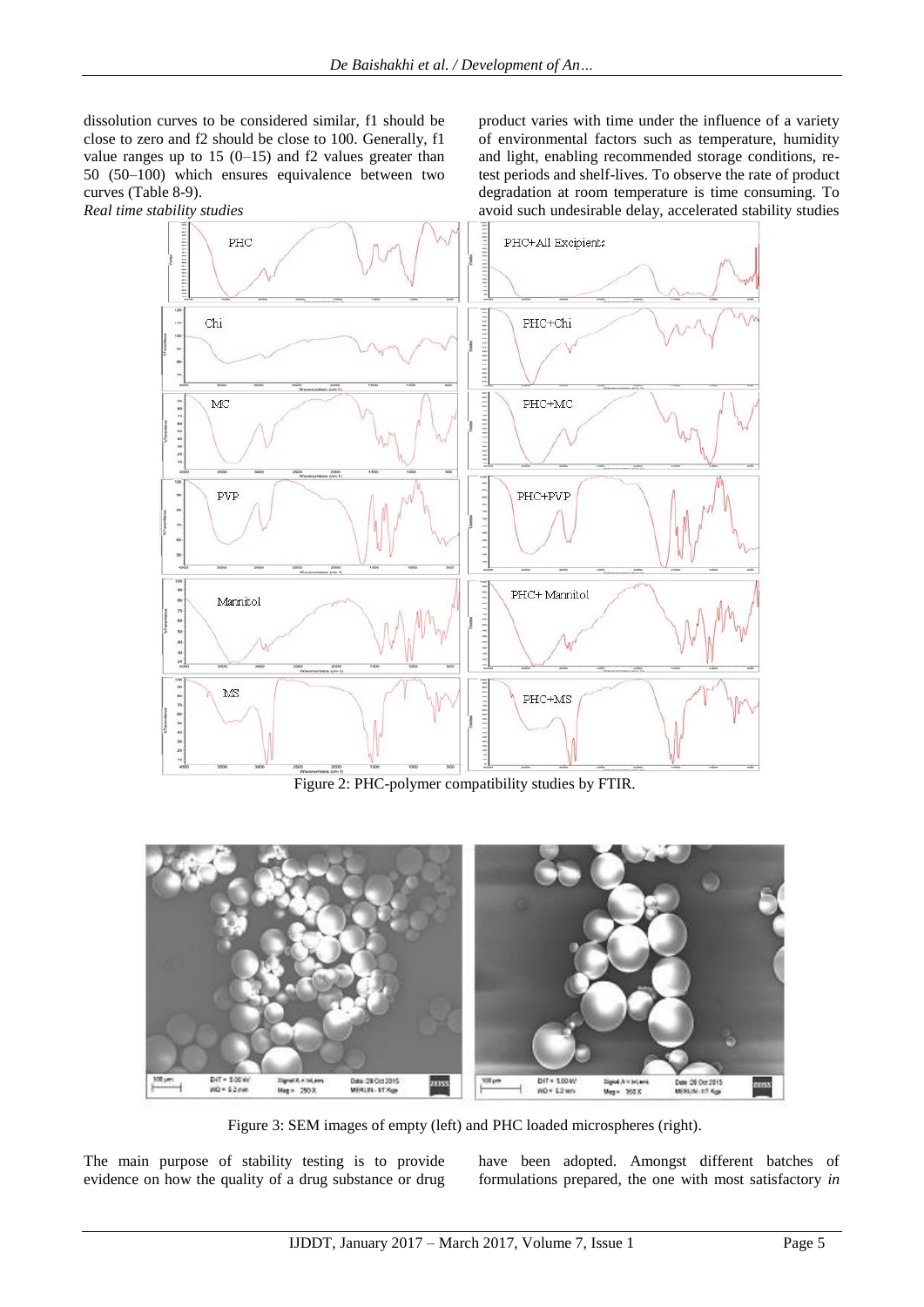and *in vitro* release<sup>10-12</sup>.

*correlation*

*Pharmacokinetic profiling and in vitro- in vivo* 

After obtaining permission from the animal ethical committee (Registration No:

1722/RO/ERe/S/13/CPCSEA, Approval No:

*vitro* PHC release profile and high similarity factor was selected for stability studies. The optimized formulation batches were stored at  $40^{\circ}$ C, 75% RH in closed high density polyethylene bottles for 1.5 month (Table 10-11). The samples were withdrawn after periods of 1 and 2 month and were analyzed for its hardness, PHC content

Table 2: Composition for PHC conventional tablets.

| <b>Ingredient Name</b>        | Use                | F1   | F <sub>2</sub> | F3  | F4   | F <sub>5</sub> | F6  | F7   | F8  | F <sub>9</sub> |
|-------------------------------|--------------------|------|----------------|-----|------|----------------|-----|------|-----|----------------|
| <b>PHC</b>                    | Active<br>compound | 500  | 500            | 500 | 500  | 500            | 500 | 500  | 500 | 500            |
| Microcrystalline<br>cellulose | Disintegrant       | 24   | 42             | 60  | 24   | 42             | 60  | 24   | 42  | 60             |
| Lactose                       | Diluent            | 68.5 | 43             | 13  |      |                |     |      |     |                |
| Mannitol                      | <b>Diluent</b>     |      |                |     | 68.5 | 43             | 13  |      |     |                |
| <b>Starch</b>                 | <b>Diluent</b>     |      |                |     |      |                |     | 68.5 | 43  | 13             |
| Talc                          | Lubricant          | 1.5  | 3              | 6   | 1.5  | 3              | 6   | 1.5  | 3   | 6              |
| <b>Magnesium Stearate</b>     | Lubricant          | 1.5  | 3              | 6   | 1.5  | 3              | 6   | 1.5  | 3   | 6              |
| Colloidal Silica              | Glidant            | 1.5  | 3              | 6   | 1.5  | 3              | 6   | 1.5  | 3   | 6              |
| <b>PVP</b>                    | Binder             | 3    | 6              | 9   | 3    | 6              | 9   | 3    | 6   | 9              |

Table 3: Composition for PHC SR tablets.

| Ingredients (mg)   | FN1                      | FN <sub>2</sub> | FN3 | FN4 | FN <sub>5</sub>          | FN6 | FN7 | FN <sub>8</sub> | FN9                      | <b>FN10</b> | <b>FN11</b> | <b>FN12</b> |
|--------------------|--------------------------|-----------------|-----|-----|--------------------------|-----|-----|-----------------|--------------------------|-------------|-------------|-------------|
| <b>PHC</b>         | 500                      | 500             | 500 | 500 | 500                      | 500 | 500 | 500             | 500                      | 500         | 500         | 500         |
| Gum kondagogu      | 50                       | 100             | 150 | 200 | $\blacksquare$           | ۰   |     |                 |                          |             |             |             |
| Gum karaya         | $\overline{\phantom{0}}$ | ۰               |     | -   | 50                       | 100 | 150 | 200             | $\overline{\phantom{0}}$ | -           |             |             |
| Aegle<br>marmelos  | $\overline{\phantom{a}}$ |                 |     |     | $\overline{\phantom{0}}$ | ۰   |     | -               | 50                       | 100         | 150         | 200         |
| gum                |                          |                 |     |     |                          |     |     |                 |                          |             |             |             |
| Microcrystalline   | 220                      | 170             | 120 | 70  | 220                      | 170 | 120 | 70              | 220                      | 170         | 120         | 70          |
| cellulose          |                          |                 |     |     |                          |     |     |                 |                          |             |             |             |
| Talc               | 10                       | 10              | 10  | 10  | 10                       | 10  | 10  | 10              | 10                       | 10          | 10          | 10          |
| Magnesium stearate | 20                       | 20              | 20  | 20  | 20                       | 20  | 20  | 20              | 20                       | 20          | 20          | 20          |
| Total weight       | 800                      | 800             | 800 | 800 | 800                      | 800 | 800 | 800             | 800                      | 800         | 800         | 800         |

Table 4: Pre compressional evaluation of Powder Blend for PHC conventional (C) & sustained release (SR) tablets.

| Formulatio     | Formulation   | Bulk<br>Loose     | Bulk<br>Tapped    | Hausner's         | Carr's index       | of<br>Angle                 |
|----------------|---------------|-------------------|-------------------|-------------------|--------------------|-----------------------------|
| n              |               | Density           | Density           | ratio *           | $(\%)^*$           | repose $(\theta^{\circ})^*$ |
| Code           |               | $(gm/ml)^*$       | $(gm/ml)^*$       |                   |                    |                             |
| F1             | C             | $0.790 \pm 0.001$ | $0.908 \pm 0.001$ | $1.149 \pm 0.001$ | 12.996±0.001       | $23.33 \pm 0.635$           |
|                | <b>SR</b>     | $0.680 \pm 0.001$ | $0.788 \pm 0.001$ | $1.159 \pm 0.001$ | $13.710 \pm 0.001$ | $23.33 \pm 0.035$           |
| F2             | C             | $0.683 \pm 0.006$ | $0.792 \pm 0.007$ | $1.160\pm0.003$   | $13.763 \pm 0.004$ | $24.29 \pm 0.028$           |
|                | <b>SR</b>     | $0.613 \pm 0.006$ | $0.732 \pm 0.007$ | $1.194 \pm 0.003$ | 16.257±0.004       | $21.29 \pm 0.028$           |
| F <sub>3</sub> | $\mathsf{C}$  | $0.690 \pm 0.009$ | $0.789 \pm 0.009$ | $1.143 \pm 0.005$ | $12.548 \pm 0.006$ | $23.15 \pm 0.350$           |
|                | <b>SR</b>     | $0.780 \pm 0.009$ | $0.849 \pm 0.009$ | $1.088 \pm 0.005$ | $8.127 \pm 0.003$  | $24.15 \pm 0.150$           |
| F <sub>4</sub> | $\mathsf{C}$  | $0.796 \pm 0.001$ | $0.899 \pm 0.001$ | $1.129 \pm 0.001$ | $11.457 \pm 0.001$ | 25.48±0.330                 |
|                | <b>SR</b>     | $0.796 \pm 0.001$ | $0.809 + 0.001$   | $1.016 \pm 0.001$ | $1.607 \pm 0.001$  | $22.48 \pm 0.330$           |
| F <sub>5</sub> | $\mathsf{C}$  | $0.685 \pm 0.008$ | $0.778 \pm 0.001$ | $1.136 \pm 0.004$ | $11.954 \pm 0.001$ | $24.26 \pm 0.426$           |
|                | SR            | $0.765 \pm 0.008$ | $0.868 \pm 0.001$ | $1.135 \pm 0.003$ | $11.866 \pm 0.001$ | 25.26±0.226                 |
| F <sub>6</sub> | $\mathsf{C}$  | $0.780 \pm 0.001$ | $0.895 \pm 0.006$ | $1.147 \pm 0.001$ | $12.849 \pm 0.002$ | $25.78 \pm 0.203$           |
|                | <b>SR</b>     | $0.630+0.001$     | $0.855 \pm 0.006$ | $1.357 \pm 0.001$ | $26.316 \pm 0.003$ | 24.78±0.203                 |
| F7             | $\mathcal{C}$ | $0.750 \pm 0.009$ | $0.868 \pm 0.001$ | $1.157 \pm 0.003$ | $13.594 \pm 0.001$ | 25.18±0.375                 |
|                | <b>SR</b>     | $0.780 \pm 0.009$ | $0.868 \pm 0.001$ | $1.113 \pm 0.003$ | $10.138 \pm 0.001$ | 25.18±0.375                 |
| F <sub>8</sub> | $\mathcal{C}$ | $0.743 \pm 0.001$ | $0.899 \pm 0.001$ | $1.210\pm0.001$   | 17.353±0.001       | $23.56 \pm 0.201$           |
|                | SR            | $0.653 \pm 0.001$ | $0.799 \pm 0.001$ | $1.224 \pm 0.001$ | $18.273 \pm 0.001$ | $21.56 \pm 0.101$           |
| F <sub>9</sub> | $\mathcal{C}$ | $0.773 \pm 0.001$ | $0.901 \pm 0.002$ | $1.166 \pm 0.001$ | $14.206 \pm 0.001$ | $22.30 \pm 0.462$           |
|                | <b>SR</b>     | $0.743 \pm 0.001$ | $0.891 \pm 0.002$ | $1.199 \pm 0.001$ | $16.611 \pm 0.001$ | $23.30 \pm 0.262$           |
| F10            | <b>SR</b>     | $0.701 \pm 0.004$ | $0.805 \pm 0.004$ | $1.148 \pm 0.002$ | $12.919\pm0.003$   | 22.38±0.106                 |
| F11            | <b>SR</b>     | $0.695 \pm 0.003$ | $0.793 \pm 0.002$ | $1.141 \pm 0.001$ | 12.358±0.002       | $25.27 \pm 0.076$           |
| F12            | <b>SR</b>     | $0.787 + 0.007$   | $0.893 \pm 0.006$ | $1.135 \pm 0.003$ | $11.870\pm0.004$   | 24.43±0.259                 |

\*All the values are expressed as mean± SE, n=3.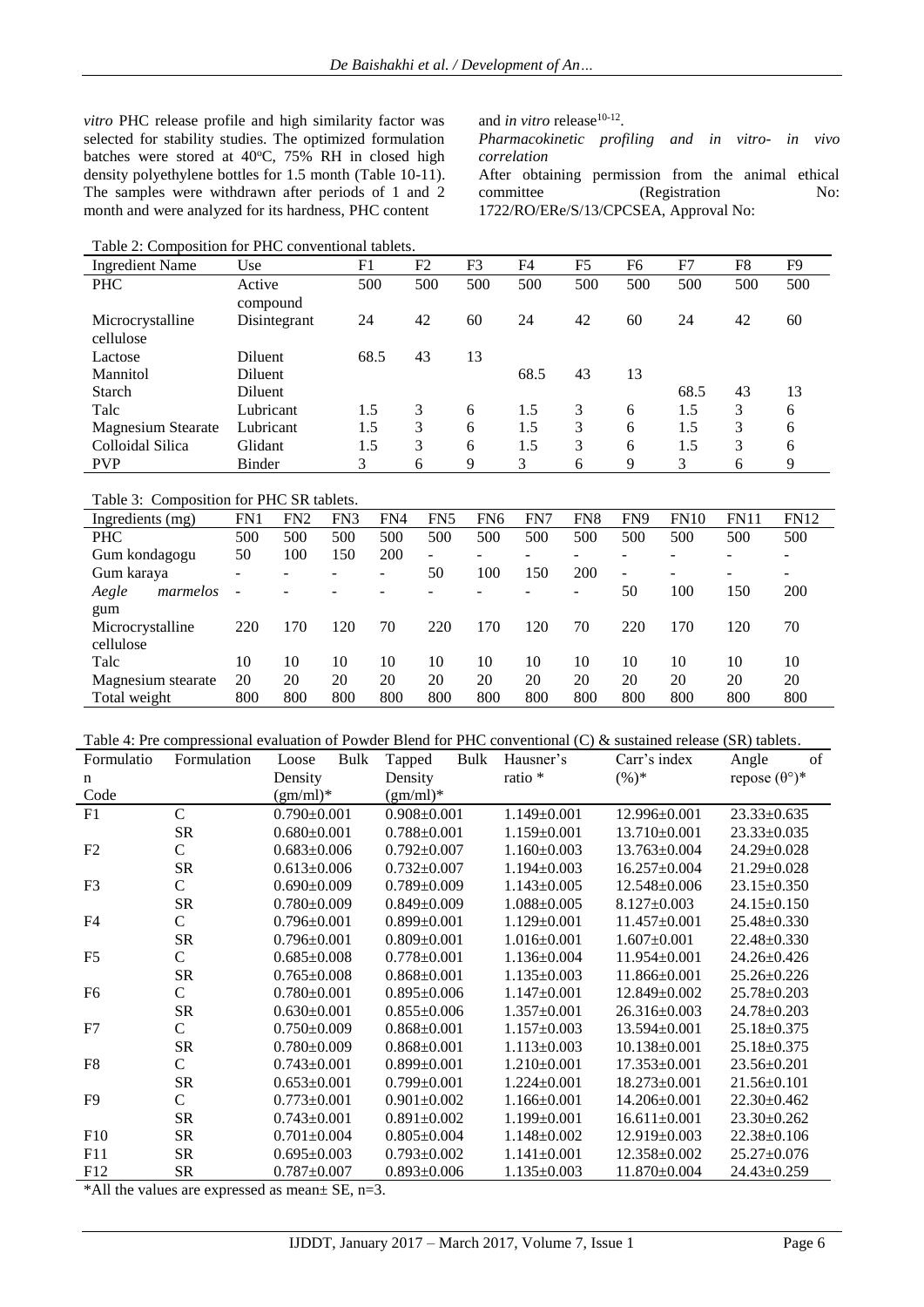

Figure 4: Release of PHC from the microspheres.

| Table 5: Coat: Core ratio. PHC content, encapsulation efficiency and wall thickness of the microspheres prepare. |  |
|------------------------------------------------------------------------------------------------------------------|--|
|------------------------------------------------------------------------------------------------------------------|--|

| Microspheres   | Coat:Core | Percent PHC content |             | Encapsulation      | Wall thickness $(\mu m)$ |
|----------------|-----------|---------------------|-------------|--------------------|--------------------------|
|                | ratio     | theoretical         | practical   | efficiency $(\% )$ |                          |
| F1             | 1:9       | 90                  | 89.7 (1.58) | 98.5               | 19.79                    |
| F <sub>2</sub> | 2:8       | 80                  | 79.6 (1.32) | 96.8               | 31.81                    |
| F <sub>3</sub> | 3:7       | 70                  | 73.1(4.12)  | 99.8               | 42.96                    |
| F <sub>4</sub> | 4:6       | 60                  | 62.3(4.13)  | 100.3              | 51.15                    |
| F5             | 5:5       | 50                  | 52.5(3.51)  | 100.7              | 64.24                    |

\*figures in parentheses are coefficient of variation values.

ARTI/CPCSEA/2015/ARTI 09); healthy male Sprague-Dawley rats weighing between 200–250 g were

purchased from local vendors and were kept in poly carbonated cages with bedding husk and maintained in lab feed and water *ad libitum*, as per CPCSEA guidelines<sup>26,27</sup>.

Rutin (RUT) was found to be one of the

pharmacologically active compound in the poly herbal product PHC and is considered as the marker compound. So, pharmacokinetic parameters were studied basing on the release of RUT. Twelve animals were divided into three equinumerous sub groups and mini tablets of PHC (microcapsules, conventional and sustained release tablets) designed particularly for the experimentation were placed firmly on the flat end of the gavage needle and inserted directly into stomach by intra gastric gavage<sup>26</sup> . Blood samples were withdrawn from the tail veins of each rats at 2,4,8, 10 and 12 h after administration of the tablets into heparinized tubes, subjected to immediate centrifugation at 5000 rpm for 15 min and the separated plasma stored at  $-20^{\circ}$ C for future use for estimation of RUT.

HPLC analysis was done after proper pre-treatment of the plasma samples with some modifications of the literature methodologies<sup>27,28</sup>. Prior to HPLC analysis plasma samples were acidified with acetate buffer, centrifuged for 15 min at 5000 rpm, and the collected supernatants passed via Sep Pak C18 cartridges. The eluants were collected, diluted with methanol and injected in HPLC

column with UV detection and chromatographic parameters set as per literature<sup>27,28</sup>. Pharmacokinetic parameters were determined with the help of PK Solver (Table 12).

Development of *in vitro- in vivo* correlation (IVIVC) has drawn the attention and being paid due consideration by the pharmaceutical industries, academics and regulatory sectors. IVIVC is a predictive mathematical tool establishing the relationship between *in vitro* drug release from dosage forms and a relevant *in vivo* response i.e. amount of drug absorbed or plasma drug concentrations. Correlations between *in vitro* testing's and *in vivo* performance are encouraged in terms of bio waivers. If *in vitro* tests can suitably reflect bioavailability data it is helpful to waive of bioequivalence studies on human volunteers. IVIVC can be developed at three main levels (A, B and C); level A (highest grade) relates the entire *in vitro* dissolution curve to *in vivo* absorption curve so that *in vitro* dissolution can serve as a surrogate marker for *in vivo* drug performances. By utilizing Statistical Moments Analysis at Level B of IVIVC, comparison can be made with the mean of any parameter of *in vitro* dissolution (e.g. mean dissolution time, MDT*in vitro*) with the mean of any *in vivo* parameter (e.g. mean residence time, MRT*in vivo*). Level C IVIVC establishes a single point correlation between an *in vitro* dissolution parameter (e.g. time to release 50% or 90% of the active drug,  $T_{50\%}$  or  $T_{90\%}$ ) and corresponding *in vivo* parameter (e.g. C<sub>max</sub>, T<sub>max</sub> or  $AUC$ <sup>9,29-39</sup>. Non compartmental analysis of plasma data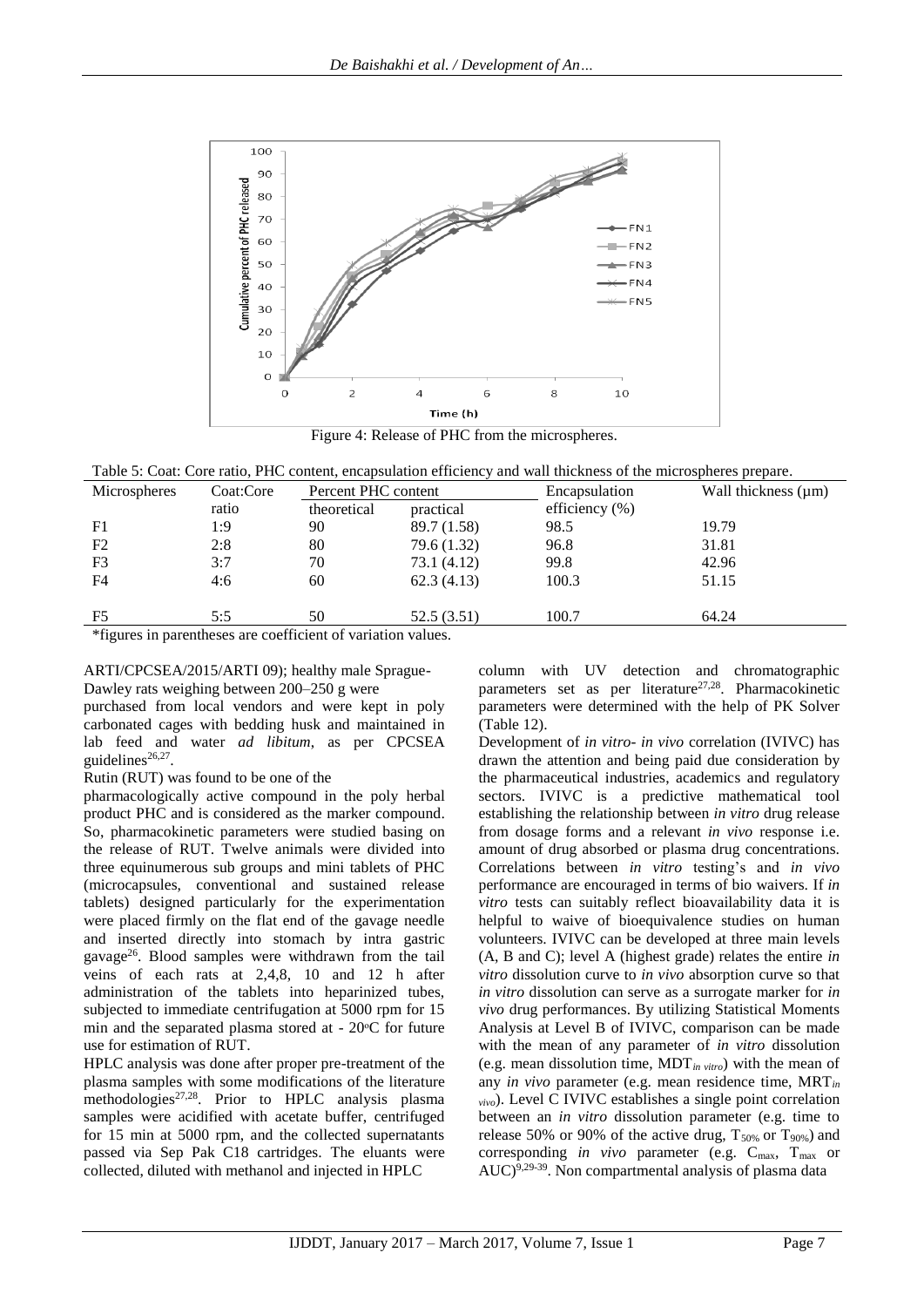|                |                | Dimension        |                  | Hardness        | Friability      | Weight            | Drug content      |
|----------------|----------------|------------------|------------------|-----------------|-----------------|-------------------|-------------------|
| Formulati      | Formulatio     | Diameter         | Thickness        | $(kg/cm2)**$    | $(\%)^*$        | variation         | $(\% w/w)^*$      |
| on             | n              | $(mm)$ **        | $(mm)$ **        |                 |                 | $(\%)$ ***        |                   |
| Code           |                |                  |                  |                 |                 |                   |                   |
| F1             | $\overline{C}$ | $7.59 \pm 0.005$ | $4.50 \pm 0.005$ | $4.16 \pm 0.25$ | $0.27 \pm 0.03$ | $221.66 \pm 0.57$ | 101.89±0.73       |
|                | <b>SR</b>      | $7.55 \pm 0.005$ | $4.50 \pm 0.005$ | $4.16 \pm 0.25$ | $0.24 \pm 0.03$ | $226.66 \pm 0.57$ | $100.09 \pm 0.71$ |
| F2             | $\overline{C}$ | $7.58 \pm 0.005$ | $4.55 \pm 0.005$ | $4.33 \pm 0.25$ | $0.35 \pm 0.07$ | $226.16 \pm 0.28$ | $98.67 \pm 0.26$  |
|                | <b>SR</b>      | $7.64 \pm 0.005$ | $4.62 \pm 0.005$ | $4.33 \pm 0.25$ | $0.34 \pm 0.07$ | $226.16 \pm 0.28$ | $99.17 \pm 0.16$  |
| F <sub>3</sub> | C              | $7.59 \pm 0.004$ | $4.54 \pm 0.005$ | $4.26 \pm 0.25$ | $0.29 \pm 0.03$ | $222.56 \pm 0.47$ | $100.78 \pm 0.53$ |
|                | ${\rm SR}$     | $7.59 \pm 0.005$ | $4.55 \pm 0.005$ | $4.26 \pm 0.25$ | $0.29 \pm 0.05$ | $226.66 \pm 0.52$ | $101.79 \pm 0.54$ |
| F <sub>4</sub> | $\mathsf{C}$   | $7.59 \pm 0.004$ | $4.55 \pm 0.005$ | $4.31 \pm 0.25$ | $0.31 \pm 0.05$ | $224.23 \pm 0.44$ | $99.59 \pm 0.29$  |
|                | <b>SR</b>      | $7.62 \pm 0.005$ | $4.57 \pm 0.005$ | $4.25 \pm 0.25$ | $0.31 \pm 0.05$ | $225.52 \pm 0.54$ | $98.47 \pm 0.71$  |
| F <sub>5</sub> | $\mathsf{C}$   | $7.59 \pm 0.005$ | $4.55 \pm 0.004$ | $4.27 \pm 0.25$ | $0.32 \pm 0.05$ | $225.52 \pm 0.45$ | $100.56 \pm 0.45$ |
|                | <b>SR</b>      | $7.59 \pm 0.005$ | $4.59 \pm 0.005$ | $4.32 \pm 0.26$ | $0.32 \pm 0.04$ | $226.34 \pm 0.55$ | $101.23 \pm 0.63$ |
| F <sub>6</sub> | $\mathsf{C}$   | $7.59 \pm 0.005$ | $4.52 \pm 0.004$ | $4.31 \pm 0.25$ | $0.35 \pm 0.06$ | $226.49 \pm 0.41$ | $100.67 \pm 0.71$ |
|                | <b>SR</b>      | $7.61 \pm 0.005$ | $4.61 \pm 0.005$ | $4.31 \pm 0.25$ | $0.27 \pm 0.06$ | $225.29 \pm 0.51$ | $99.25 \pm 0.52$  |
| F7             | $\mathsf{C}$   | $7.58 \pm 0.005$ | $4.54 \pm 0.004$ | $4.29 \pm 0.24$ | $0.29 \pm 0.05$ | $226.53 \pm 0.51$ | $101.01 \pm 0.54$ |
|                | <b>SR</b>      | $7.59 \pm 0.005$ | $4.59 \pm 0.005$ | $4.29 \pm 0.25$ | $0.31 \pm 0.07$ | 226.78±0.32       | $100.25 \pm 0.57$ |
| F <sub>8</sub> | $\mathsf{C}$   | $7.58 \pm 0.005$ | $4.55 \pm 0.005$ | $4.33 \pm 0.25$ | $0.33 \pm 0.07$ | $224.61 \pm 0.32$ | 99.87±0.65        |
|                | <b>SR</b>      | $7.62 \pm 0.005$ | $4.57 \pm 0.005$ | $4.30 \pm 0.25$ | $0.31 \pm 0.07$ | $226.61 \pm 0.28$ | $98.54 \pm 0.54$  |
| F <sub>9</sub> | $\overline{C}$ | $7.58 \pm 0.005$ | $4.55 \pm 0.005$ | $4.23 \pm 0.25$ | $0.31 \pm 0.07$ | $225.62 \pm 0.35$ | $98.81 \pm 0.29$  |
|                | <b>SR</b>      | $7.59 \pm 0.004$ | $4.58 \pm 0.005$ | $4.21 \pm 0.23$ | $0.32 \pm 0.05$ | $226.62 \pm 0.29$ | $99.78 \pm 0.54$  |
| F10            | <b>SR</b>      | $7.64 \pm 0.005$ | $4.62 \pm 0.005$ | $4.19 \pm 0.25$ | $0.33 \pm 0.04$ | $226.52 \pm 0.29$ | $100.89 \pm 0.52$ |
| F11            | <b>SR</b>      | $7.60 \pm 0.005$ | $4.61 \pm 0.005$ | $4.29 \pm 0.25$ | $0.34 \pm 0.05$ | $226.53 \pm 0.51$ | $100.21 \pm 0.51$ |
| F12            | <b>SR</b>      | $7.62 \pm 0.005$ | $4.60 \pm 0.005$ | $4.31 \pm 0.25$ | $0.34 \pm 0.06$ | $226.43 \pm 0.54$ | $99.39 \pm 0.55$  |

Table 6: Post compressional evaluation of PHC conventional (C) & sustained release (SR) tablets.

\*All the values are expressed as mean± SE, n=3.\*\*All the values are expressed as mean± SE, n=6. \*\*\* All the values are expressed as mean± SE, n=10.

Table 7: Permeability coefficient (Pm) values of the prepared microspheres.

| Microspheres   | Coat: | Core | Pm                     | values |
|----------------|-------|------|------------------------|--------|
|                | ratio |      | (cm <sup>2</sup> /min) |        |
| F <sub>1</sub> | 1:9   |      | 8.12                   |        |
| F2             | 2:8   |      | 14.25                  |        |
| F3             | 3:7   |      | 15.11                  |        |
| F4             | 4:6   |      | 14.98                  |        |
| F5             | 5:5   |      | 16.17                  |        |

was done using PK Solver 2.0.

In this study the IVIVC was determined by plotting the percentage of RUT released (RUTrel) *in vitro* (from dissolution studies of the PHC formulations) against the cumulative percent of RUT excreted in urine for a sufficient period of time which is directly related to the total amount of RUT absorbed.

# **RESULTS**

The FTIR spectrum (Figure 2) did not show any interactions amongst PHC and the polymers used in the formulations suggesting the compatibility amongst them. The dried microspheres were weighed and the percent yield was determined to be 86. The Coat: Core ratio, PHC content, encapsulation efficiency and wall thickness of the microspheres prepared is shown in Table 5. The SEM images (Figure 3) of empty as well as PHC loaded microspheres shows spherical shapes with the optimized procedure and size distributions have shown that most of the microspheres are within 40-70 µm and some were within 70-100 µm, very few where found between 10-40 µm. The release characteristics of active constituents from PHC microspheres and the permeability coefficient values are presented in Figure 4 and Table 7. The Hausner ratio, Carr's index and angle of repose of PHC microspheres thus prepared were found to be  $1.141 \pm$ 0.010,  $12.418 \pm 0.769$  and  $25.17 \pm 0.96$  respectively, which on comparison with the standard values were inferred to show good to excellent flow properties.

The formula adopted for the preparation of C -PHC and SR- PHC tablets are shown in Table 2-3 and the results of pre-compressional evaluation of the powder blends and post compressional evaluations of prepared tablets in Table 4 and Table 6 respectively. The kinetics of release of PHC from the conventional and SR formulations are presented in Table 8-9. The stability studies of the optimized batch in two different formulations are provided in Table 10-11. Table 12 shows the details of the pharmacokinetic values of the three formulations (microcapsules, conventional and SR tablets). IVIVC of three different formulations were in the order of sustained release  $(r^2 = 0.99)$  > microcapsules  $(r^2 = 0.97)$  > conventional ( $r^2$ = 0.90) and from the values it is evident that Level A correlation have been established amongst three different types of formulations.

#### **DISCUSSIONS**

The available SEM images of the PHC microspheres (Figure 3) were found to be smooth surfaced, spherical and free flowing. The low coefficient of variation in the percent PHC content (Table 5) indicated uniformity in the batch. The encapsulation efficiency ranged from 97.2 –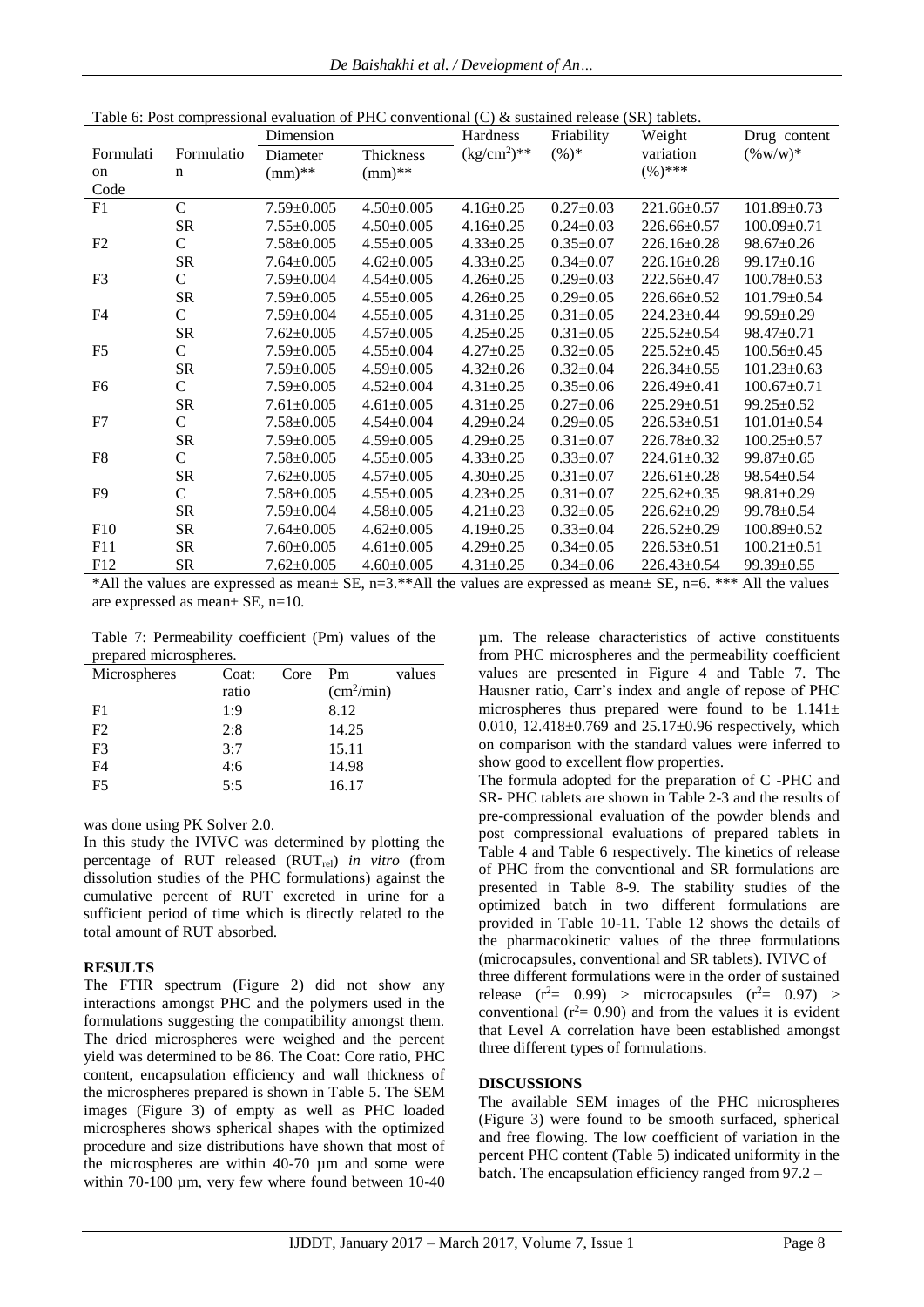| Code           | Zero order     |                             | First order    |               | Higuchi        |                 | Korsemeyer-Peppas |        |                       |
|----------------|----------------|-----------------------------|----------------|---------------|----------------|-----------------|-------------------|--------|-----------------------|
|                | $\mathbb{R}^2$ | $K_0$ (mg/h <sup>-1</sup> ) | $\mathbb{R}^2$ | $K_1(h^{-1})$ | $\mathbb{R}^2$ | $K_{\rm H}$     | $\mathbb{R}^2$    | N      | f <sub>2</sub> values |
|                |                |                             |                |               |                | $(mg h^{-1/2})$ |                   |        |                       |
| F1             | 0.8753         | 4.9647                      | 0.8511         | 0.2787        | 0.9817         | 23.947          | 0.9103            | 0.5107 | 84.87                 |
| F <sub>2</sub> | 0.9451         | 4.3944                      | 0.8159         | 0.2967        | 0.983          | 22.591          | 0.9088            | 0.3956 | 77.65                 |
| F <sub>3</sub> | 0.9029         | 5.0994                      | 0.8053         | 0.2951        | 0.9753         | 24.074          | 0.8908            | 0.5042 | 76.81                 |
| F <sub>4</sub> | 0.9629         | 4.9178                      | 0.8805         | 0.3754        | 0.984          | 24.339          | 0.8562            | 0.3924 | 78.75                 |
| F <sub>5</sub> | 0.8784         | 4.862                       | 0.8359         | 0.2167        | 0.983          | 23.091          | 0.9608            | 0.5142 | 81.79                 |
| F <sub>6</sub> | 0.9947         | 5.102                       | 0.8026         | 0.2354        | 0.9962         | 24.561          | 0.9942            | 0.5361 | 88.75                 |
| F7             | 0.9561         | 4.4105                      | 0.8045         | 0.3075        | 0.9891         | 22.691          | 0.9503            | 0.424  | 83.24                 |
| F <sub>8</sub> | 0.9457         | 4.875                       | 0.8402         | 0.3416        | 0.9667         | 24.501          | 0.9426            | 0.4501 | 79.62                 |
| F9             | 0.9231         | 4.7517                      | 0.8976         | 0.2591        | 0.9792         | 23.121          | 0.932             | 0.4431 | 72.91                 |

Table 8: Kinetics of the release of PHC from conventional tablets.

 $K_0$  = zero order rate constant,  $K_1$  = first order rate constant,  $R^2$  = correlation coefficient,  $K_H$ = Higuchi constant, N = Koresmeyer Peppas constant,  $f2 =$  similarity factor.

Table 9: Kinetics of the release of PHC from SR tablets.

| Cod            | Zero order |                             |        | Higuchi<br>First order |                |                                      | Korsemeyer-    |        |                       |
|----------------|------------|-----------------------------|--------|------------------------|----------------|--------------------------------------|----------------|--------|-----------------------|
| e              |            |                             |        |                        |                |                                      | Peppas         |        | f <sub>2</sub> values |
|                | $R^2$      | $K_0$ (mg/h <sup>-1</sup> ) | $R^2$  | $K_1(h^{-1})$          | $\mathbb{R}^2$ | $K_{H}$                              | R <sup>2</sup> | N      |                       |
|                |            |                             |        |                        |                | $\left(\frac{mg h^{-1/2}}{2}\right)$ |                |        |                       |
| F1             | 0.8823     | 4.8547                      | 0.9011 | 0.2687                 | 0.9817         | 24.947                               | 0.9003         | 0.5017 | 54.87                 |
| F <sub>2</sub> | 0.9423     | 4.3944                      | 0.8359 | 0.2167                 | 0.983          | 22.09                                | 0.9388         | 0.3956 | 57.65                 |
| F3             | 0.8929     | 5.0994                      | 0.8923 | 0.2321                 | 0.9753         | 23.674                               | 0.8708         | 0.5542 | 62.31                 |
| F4             | 0.9519     | 4.5178                      | 0.8585 | 0.3224                 | 0.984          | 24.339                               | 0.8432         | 0.3824 | 60.75                 |
| F <sub>5</sub> | 0.8704     | 4.712                       | 0.8359 | 0.2167                 | 0.983          | 22.09                                | 0.9708         | 0.5542 | 51.39                 |
| F6             | 0.878      | 5.7258                      | 0.8997 | 0.2795                 | 0.986          | 21.46                                | 0.9307         | 0.4512 | 64.21                 |
| F7             | 0.8933     | 4.5309                      | 0.8602 | 0.2273                 | 0.9662         | 23.709                               | 0.9265         | 0.3941 | 55.87                 |
| F8             | 0.8929     | 5.0994                      | 0.8788 | 0.3238                 | 0.9827         | 25.599                               | 0.9104         | 0.4377 | 58.19                 |
| F <sub>9</sub> | 0.9461     | 4.2135                      | 0.8045 | 0.2975                 | 0.9791         | 23.641                               | 0.9473         | 0.324  | 63.74                 |
| F10            | 0.9357     | 4.805                       | 0.8402 | 0.3896                 | 0.9867         | 25.201                               | 0.9536         | 0.4501 | 61.62                 |
| F11            | 0.9121     | 4.9417                      | 0.8976 | 0.3591                 | 0.9892         | 24.121                               | 0.9207         | 0.4231 | 64.91                 |
| F12            | 0.9931     | 5.102                       | 0.8156 | 0.2254                 | 0.9912         | 24.561                               | 0.9912         | 0.510  | 66.76                 |

 $K_0$  = zero order rate constant,  $K_1$  = first order rate constant,  $R^2$  = correlation coefficient,  $K_H$ = Higuchi constant, N = Koresmeyer Peppas constant,  $f2 =$  similarity factor.

Table 10: Stability studies of PHC conventional tablets.

| <b>Characteristics</b>          | Initial           | l month            | 2 month           |
|---------------------------------|-------------------|--------------------|-------------------|
| Hardness ( $kg/cm2$ )           | $5.00 \pm 0.07$   | $5.00 \pm 0.04$    | $5.00 \pm 0.04$   |
| PHC content (%mg/tablet)        | $99.08 \pm 0.12$  | $98.98 \pm 0.37$   | $98.91 \pm 0.12$  |
| <i>In-vitro</i> drug release at | $100.83 \pm 1.38$ | $100.54 \pm 01.53$ | $100.53 \pm 1.90$ |
| 40 min $(\% w/w)$               |                   |                    |                   |

All data is expressed as mean  $\pm SD$ , m = month(s).

Table 11: Stability studies of PHC SR tablets.

| <b>Characteristics</b>          | Initial          | month             | 2 month          |  |
|---------------------------------|------------------|-------------------|------------------|--|
| Hardness ( $kg/cm2$ )           | $5.03 \pm 0.07$  | $5.01 \pm 0.04$   | $5.00 \pm 0.04$  |  |
| PHC content (%mg/tablet)        | $99.68 \pm 0.12$ | $98.87 \pm 0.37$  | $98.81 \pm 0.12$ |  |
| <i>In-vitro</i> drug release at | $99.98 \pm 1.38$ | $99.87 \pm 01.53$ | $99.75 \pm 1.90$ |  |
| 16 hour( $\%$ w/w)              |                  |                   |                  |  |

All data is expressed as mean  $\pm SD$ , m = month(s).

100.6% and the PHC microspheres being spherical, their theoretical mean thickness of the wall calculated as per Luu et al. (1973) have shown that the wall thickness varied basing on the core: coat ratio (Table 5). The permeability values of the microspheres also varied basing on the core: coat ratios (Table 7). Basing on the optimized procedure the micromeritics of the prepared microspheres showed good free flowing granules. The release characteristics of PHC from the microspheres showed a controlled release profile with the formulations (F1- F5) where above 99% up to 12h. The microspheres prepared are of monolithic type where the active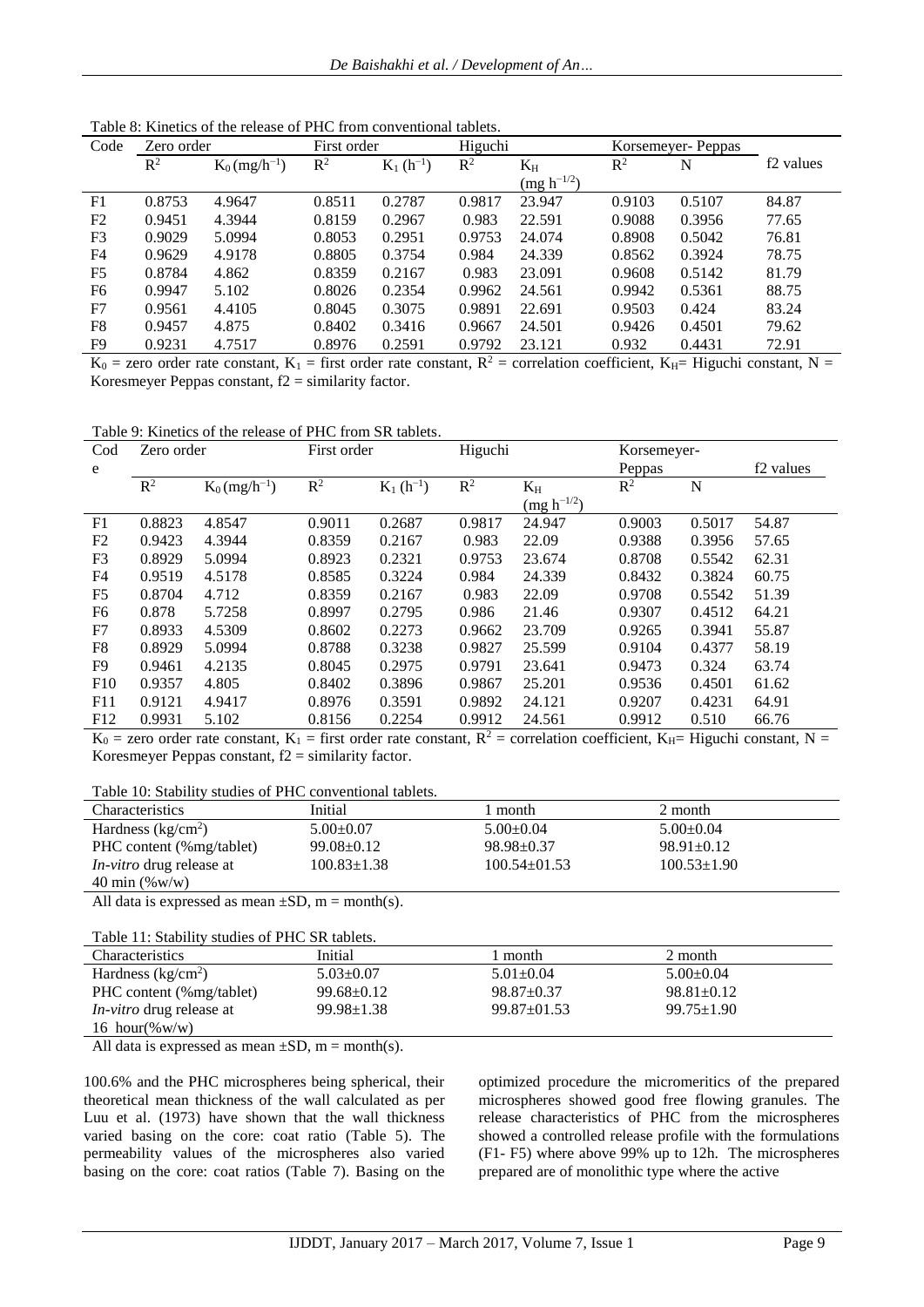| Formulat  | Pharmacokinetic values |                    |                 |              |                  |                             |                  |                            |                  |
|-----------|------------------------|--------------------|-----------------|--------------|------------------|-----------------------------|------------------|----------------------------|------------------|
| ion       | $[AUC]_{0-t}$          | $[AUC]_{0-\alpha}$ | $[AUC]_{0}$     | $t_{1/2}$ h  | Cl/F             | $C_{\text{max}}$            | $T_{\text{max}}$ | $\text{AUMC}_{0-\alpha}$   | $MRT_{0-\alpha}$ |
|           | $\mu$ g/mL/h           | $\mu$ g/mL/h       | $t/0-\alpha$    |              | $(mg/\mu g/m)$   | $\mu$ g/mL                  | h                | $(\mu$ g/mL/h <sup>2</sup> | h                |
|           |                        |                    | $\mu$ g/mL/h    |              | $L/h$ )          |                             |                  |                            |                  |
| <b>CT</b> | $301.4 + 38$           | $356.4 + 48$       | $0.845 \pm 0.0$ | $3.3 \pm 1.$ | $0.257 \pm 0.01$ | $37.4 \pm 6.2$ $2.1 \pm .8$ |                  | $2961.7 \pm 29$            | $6.87 \pm 1.2$   |
|           |                        |                    | 21              |              |                  |                             |                  |                            |                  |
| MC        | $355.7 + 27$           | $380.7 + 45$       | $0.934 + 0.0$   | $5.5 \pm 2.$ | $0.019 \pm 0.00$ | $39.7 + 5.9$                | $5.9 + 2.$       | $3116.5 \pm 32$            | $12.77 \pm 1.6$  |
|           | .8                     | .6                 | 35              | 9            |                  |                             |                  |                            |                  |
| <b>SR</b> | $321.9 + 24$           | $344.4 + 41$       | $0.933+0.1$     | $6.4 + 2.$   | $0.016 \pm 0.00$ | $38.2 + 6.5$                | $8.5 + 3.$       | $2652.9+36$                | $16.13 + 2.3$    |
|           |                        | .4                 | 02              |              |                  |                             |                  |                            |                  |

Table 12: Pharmacokinetic parameters of three PHC formulations in rat plasma.

\*\*CT- conventional tablets; SR- sustained release tablets; MC- microcapsules.

constituent PHC have been distributed throughout the matrix. The release of PHC from the microspheres

followed first order kinetics and the mechanism of release was diffusion controlled. The microspheres being of monolithic type the path of travel of the core material (PHC) is not constant, as the material at the center has a longer path to travel than the material at the surface. From the results of BD, TBD, Hausner's ratio, Carr's Compressibility Index and Angle of repose it can be inferred that the powder blend exhibited good flow properties both for conventional and sustained release PHC tablets (Table 4). The PHC conventional and SR tablets formulated didn't show any visual defects like capping, chipping and lamination after punching. The results of physico-chemical evaluations of the conventional and SR tablets (Table 6) showed that the prepared tablets indicated good mechanical strength, the percentage friability of all the formulations in both cases were found to be less than 1%, percentage deviation from average tablet weight for all the formulations were within the Indian Pharmacoepial specified limits. Slight variances of PHC content among different batches of conventional and SR tablets suggest the uniformity

amongst the prepared batches (Table 6). After fitting the dissolution data of the PHC tablet formulations into different kinetic equations, in case of conventional tablets F6 showed 99.8 % release in 35 min and showed good linearity  $(R^2=0.99)$  indicating zero order release kinetics (Table 8) with non-Fickian diffusion the release mechanism controlled partly by diffusion and erosion. Thus, F6 is the optimized batch for PHC conventional tablets. In case of PHC-SR tablets F12 showed 99.9% release at  $12<sup>th</sup>$  hr with good linearity  $(R^2=0.99)$  indicating zero order release kinetics (Table 9) with Fickian diffusion and is considered as the optimized SR formulation.

These optimized formulations were packed in aluminum foil and subjected to stability studies and the similarity factors (f2) of the conventional and PHC - SR formulations were 88.75 and 66.76 respectively which lies between 50 and 100. There exists a close similarity between the dissolution profiles of the tested formulation before and after stability studies. The results of real time stability studies under accelerated conditions showed appreciable stability of the PHC conventional and SR

tablets (Table 10-11) showing that the adopted methodology was successful in developing the formulations.

Natural polymers are an attractive choice for drug release rate retardant owing to their non-toxicity, biocompatibility and biodegradability. Amongst the twelve trial formulations of PHC-SR tablets; gum karaya, gum gondagogu and *Aegle marmelos* gum were used for the purpose of controlling the release profile of PHC. However optimum release profile and desired flow kinetics were achieved with *Aegle marmelos* gum (AMG) as release rate controlling polymer in F12. Gums are polysaccharides which are polymeric in nature. AMG contains oligosaccharides viz. 3-0-β-D galactopyranosyl-L-arabinose, 5-0-β-D galactopyranosyl-L-arabinose, 3-0 β-D galactopyranosyl-D-galactose, uronic acids and finds use as a tablet binder and drug release is influenced by the binder concentration<sup>40-42</sup>. Literature evidences have also shown that AMG has high thermal stability and can be safely used in procedures subjected to thermal stress, having a high swelling index this natural polymer also finds use as disintegrating and matrixing agent<sup>42</sup>. Use of AMG as rate controlling polymer can serve as value addition to the antidiabetic actions of the active constituent PHC. In all the three PHC formulations correlation amongst *in vitro* release vs *in vivo* absorption being above 0.9 shows a strong relation exists.

Parameters C<sub>max</sub>, T<sub>max</sub>, AUC<sup>0-α</sup> are considered as the main variables whereas AUC <sup>o-t/0-α</sup>, t1/2 are regarded as secondary pharmacokinetic parameters. Amongst the three PHC formulations, as evident from the  $T_{\text{max}}$  values, absorption rate from conventional tablets are much higher followed by the microspheres and SR tablets. Low  $T_{\text{max}}$ indicates faster absorption rate and high  $T_{\text{max}}$  values slower absorption rate; the delayed absorption is attributed to the sustained release action and release retardant effect of the polymers used. Not much variation was found in the  $C_{\text{max}}$  and AUC values of the three formulations (Table 12). From the AUC values it can be concluded that all the three formulations maintained the plasma concentrations of the PHC level (Table 12). The smaller half life  $(t1/2)$  of the CT indicates their rapid removal from plasma and supported by its clearance and the longer half life of MC and SR are indications of slower drug disposition and sustained release effect. The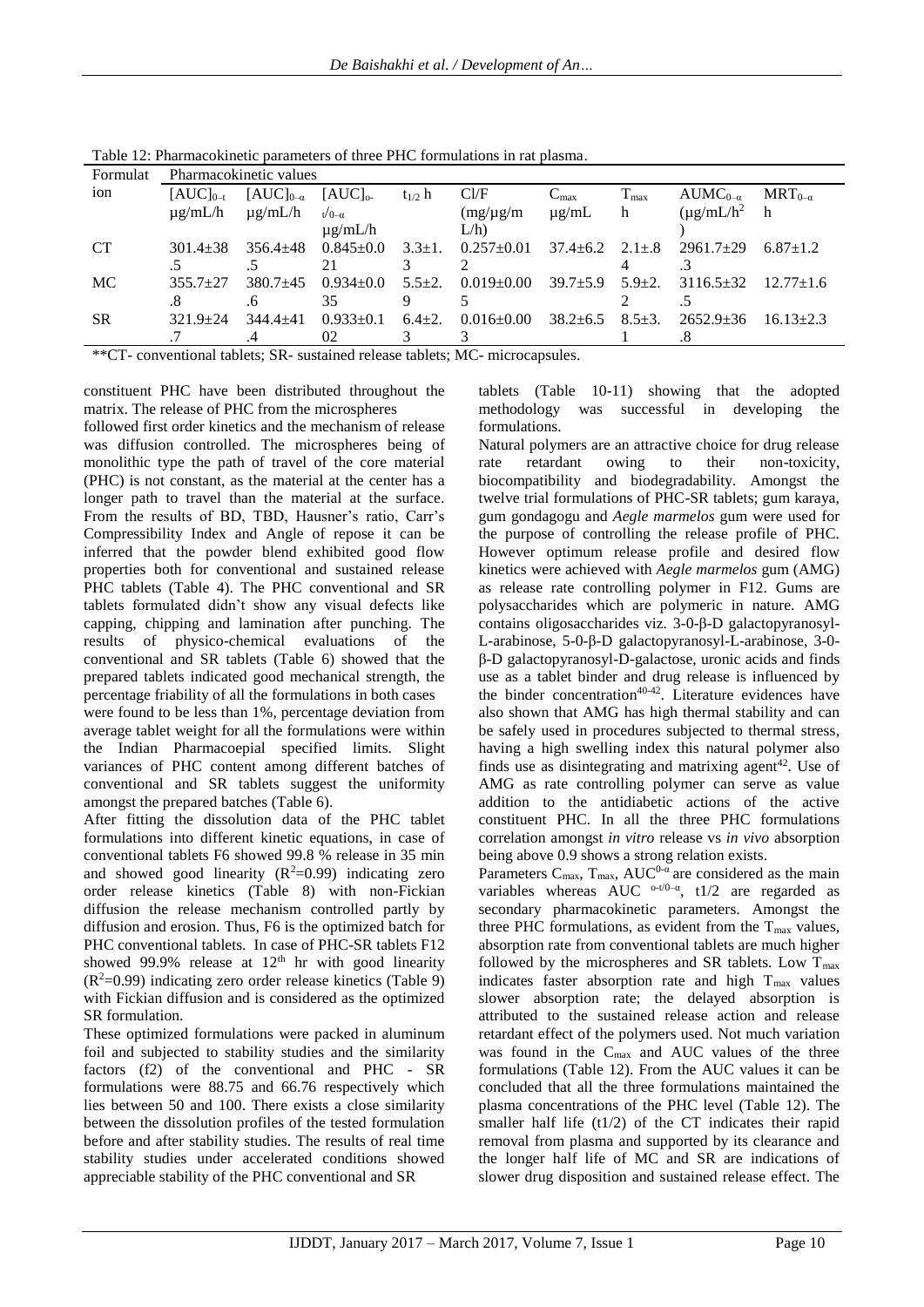sustained release effects of the MC and SR are also supported from the MRT values, showing prolonged retention in plasma (Table 12).

# **CONCLUSION**

Previous experimentations have shown the antidiabetic potentialities of PHC, but PHC cant be consumed in its powdered form and for better acceptability, long term storage and providing the desired effective dose, its different solid dosage formulations have been prepared whose quality evaluations were compliant with the Pharmacoepial specifications with desirable release kinetics and stability profile. Developed formulations exhibited good pharmacokinetic profile basing on the desired requisites of the formulations and an attainment of Level A IVIVC.

# **ACKNOWLEDGEMENT**

The SRF fellowship to first author has been provided by WBDST sponsored DTE project (Sanction Order No: 904(SANC)/ST/P/S and T/9G-14/2011) at IIT Kharagpur. The sponsor is deeply acknowledged. The lab facilities of Nirmala College of Pharmacy and Central Research Facilities of IIT Kharagpur are deeply acknowledged.

#### **REFERENCES**

- 1. De B, Bhandari K, Chakravorty N, Mukherjee R, Gundamaraju R, Singla RK, Katakam P, Adiki SK, Ghosh B, Mitra A. Computational pharmacokinetics and *in vitro-in vivo* correlation of antidiabetic synergistic phyto-composite blend. World Journal of Diabetes 2015; 6: 1179-1185.
- 2. De B, Bhandari K, R, Singla RK, Katakam P, [Samanta T,](http://www.phcog.com/searchresult.asp?search=&author=Tanmoy+Samanta&journal=Y&but_search=Search&entries=10&pg=1&s=0) [Kushwaha](http://www.phcog.com/searchresult.asp?search=&author=Dilip+Kumar+Kushwaha&journal=Y&but_search=Search&entries=10&pg=1&s=0) DK, Gundamaraju [R,](http://www.phcog.com/searchresult.asp?search=&author=Rohit+Gundamaraju&journal=Y&but_search=Search&entries=10&pg=1&s=0) [Mitra](http://www.phcog.com/searchresult.asp?search=&author=Analava+Mitra&journal=Y&but_search=Search&entries=10&pg=1&s=0)  [A.](http://www.phcog.com/searchresult.asp?search=&author=Analava+Mitra&journal=Y&but_search=Search&entries=10&pg=1&s=0) Chemometrics optimized extraction procedures, phytosynergistic blending and *in vitro* screening of natural enzyme inhibitors amongst leaves of Tulsi, Banyan and Jamun. Pharmacognosy Magazine 2015; 11: 522-532.
- 3. Wang X, Cheng Y, Abdelkader D, Hassan W, Sun H, Liu J. Combination therapy with oleanolic acid and metformin as a synergistic treatment for diabetes. Journal of Diabetes Research 2015; 2015: 1-13.
- 4. Sankar D, Ali A, Sambandam G, Rao R. Sesame oil exhibits synergistic effect with anti-diabetic medication in patients with type 2 diabetes mellitus. Clinical Nutrition 2011; 30: 351-358.
- 5. Mitra A, Bhattacharya D. Dose-dependent effects of Fenugreek composite in Diabetes with dislipidaemia, Internet. Journal of Food Safety 2006; 8: 49-55.
- 6. Mitra A. Effects of a Composite of Tulsi Leaves, Amla, Bitter Gourd, Gurmur Leaves, Jamun Fruit and Seed in Type 2 Diabetic Patients. Journal of Clinical and Diagnostic Research 2007; 6: 511-520.
- 7. Mitra A. Some Salient Points in Dietary and Life-Style Survey of Rural Bengal Particularly Tribal Populace in Relation to Rural Diabetes Prevalence. Ethno-Medicine 2008; 2: 51-56.
- 8. Dey B, Katakam P, Mitra A, Chandu BR. Comparative Evaluation of Hypoglycemic Potentials

of Eucalyptus Spp. Leaf Extracts and their Encapsulations for Controlled Delivery. Journal of Pharmaceutics and Drug Delivery Research 2014; 3(2): 1-10.

- 9. Dey B, Katakam P, Assaleh FH, Chandu BR, Adiki SK, Mitra A. *In vitro–in vivo* studies of the quantitative effect of calcium, multivitamins and milk on single dose ciprofloxacin bioavailability. Journal of Pharmaceutical Analysis 2015; 5: 389-395.
- 10.Lachman L, Liberman HA. The Theory and Practice of Industrial Pharmacy,  $7<sup>th</sup>$  Edn. 2009, 297, 300.
- 11.Radhika PR, Karanam D, Sivakumar T. Fabrication of sustained release matrix tablets of venlafaxine hydrochloride using eudragits. International Journal *of*  Research *in* Ayurveda *and* Pharmacy 2011; 2: 1386- 1389.
- 12.Atul AB, Prashant Z, Chandewar AV, Jaiswal SB. Designing and Evaluation of Extended Release Tablet of Venlafaxine Hydrochloride Using Hydrophobic Matrix. Der Pharmacia Lettre 2010; 2: 329-335.
- 13.Garud N, Garud A. Preparation and *in vitro* evaluation of metformin microspheres using non-aqueous solvent evaporation technique. Tropical Journal of Pharmaceutical Research 2012; 11: 577-583.
- 14.Shivanand P, Viral D. Development and *In vitro*  Evaluation of Propranolol Hydrochloride Based Gastro–Retentive Floating Tablet. Der Pharmacia Lettre 2010; 2: 75–86.
- 15.Swapna V, Sashmitha SB, Konde A. Formulation and evaluation of floating ranitidine hydrochloride tablets by using moringa gum as a functionality carrier. International Journal of Pharmaceutical Sciences Review and Research 2012; 16: 116–120.
- 16.Luu SN, Patrick F, Pierre CD, Jean G, Didier L. Determination of coating thickness of microcapsules and influence upon diffusion. Journal of Pharmaceutical Sciences 1973; 62: 452–455.
- 17.Pawar NP, Salunkhe VR. Development and Validation of UV Spectrophotometric Method for Simultaneous Estimation of Rutin and Gallic Acid in Hydroalcoholic Extract of Triphala churna. International Journal of PharmTech Research 2013; 5: 724-729.
- 18.Phoke SV, Sakarkar DM, Mitkare SS. Formulation and characterization of sustain release matrix tablets of venlafaxine hydrochloride by using natural polymers. International journal of pharmaceutical frontier research 2012; 2: 14-26.
- 19.Raju K, Deepika B, Prasanna L, Gouthami M, Anusha G. Formulation and *in vitro* evaluation of nizatidine floating tablets: effect of natural and synthetic polymers on floating properties. International Journal of Ayurveda and Pharma Research 2013; 4: 1358– 1367.
- 20.Koida Y, Kobayashi M, Samejima M. Studies on microcapsules. IV. Influence of properties of drugs on microencapsulation and dissolution behavior. Chemical and Pharmaceutical Bulletin 1986; 34: 3354 -3361.
- 21.Demirturk E, Oner L. Evaluation of *in vitro*